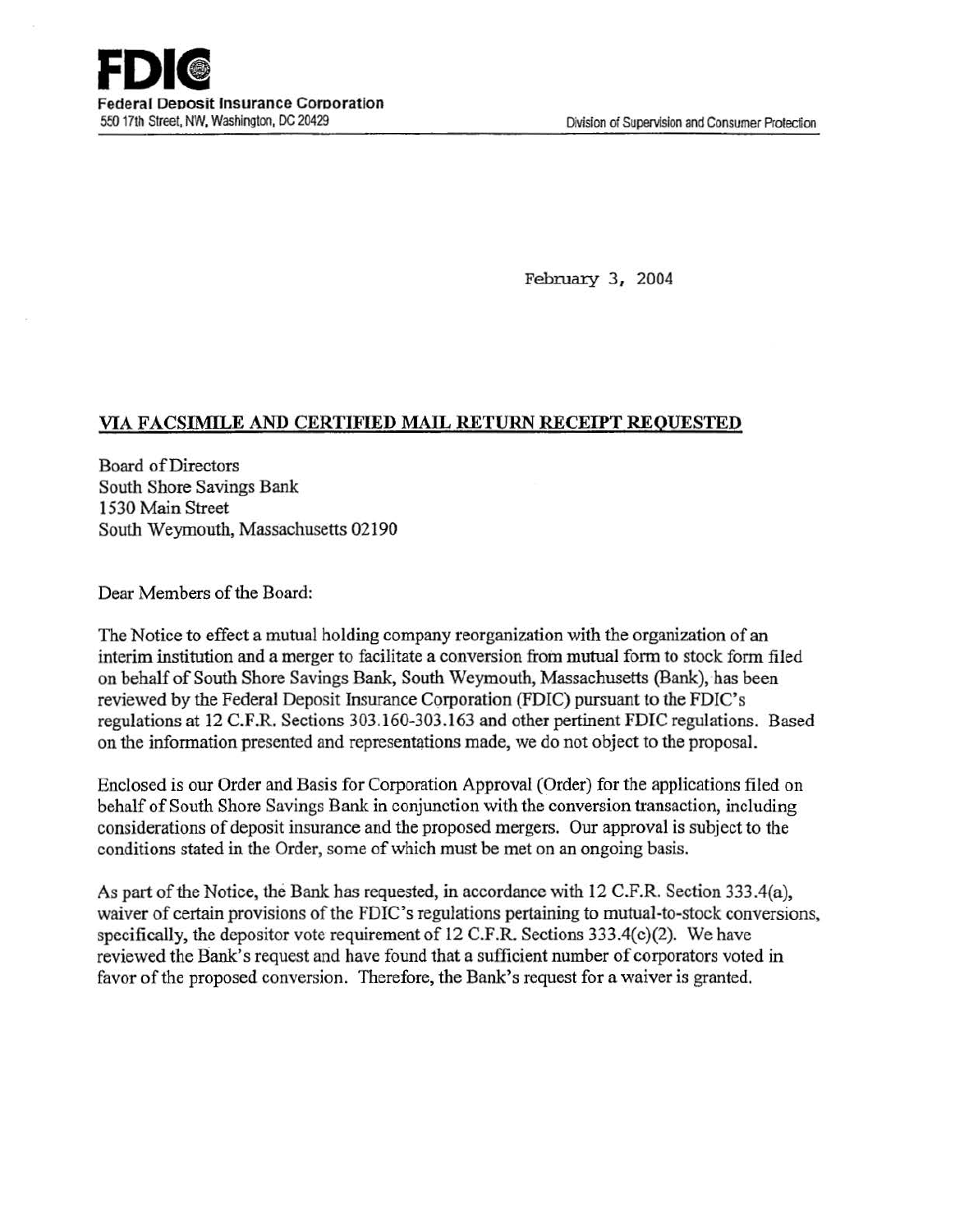Board of Directors -2-South Shore Savings Bank

Please advise the Boston Area Office in writing when the proposed transaction has been consummated. If an extension of time limitation included in the Order is required, a letter requesting a specific extension of the limitation, including reasons therefore, should be submitted to the Boston Area Office.

Sincerely,

# IS/

JolmM. Lane Deputy Director

Enclosure

cc: Robert B. Pomerenk, Esquire Luse Gorman Pomerenk & Schick 5335 Wisconsin Avenue, NW Suite 400 Washington, DC 20015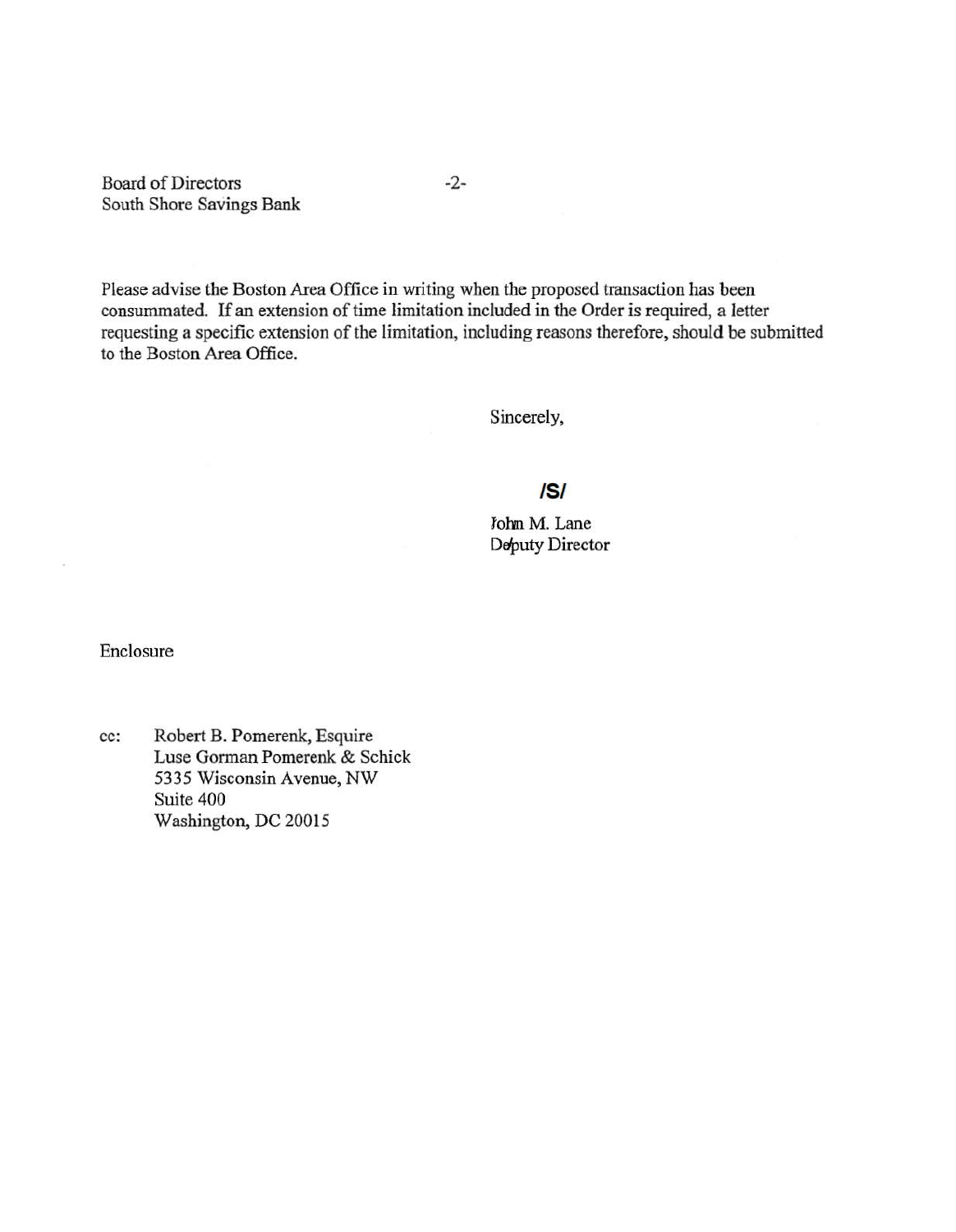## FEDERAL DEPOSIT INSURANCE CORPORATION

## South Shore Savings Bank South Weymouth, Norfolk County, Massachusetts

## Application for Federal Deposit Insurance and Consent to Merge

#### ORDER AND BASIS FOR CORPORATION APPROVAL

Pursuant to Section 5 and Section 18(c) and other provisions of the Federal Deposit Insurance Act (FDI Act), South Shore Savings Bank, South Weymouth, Norfolk County, Massachusetts (Mutual Institution), an insured state-chartered savings bank with total resources of  $$725,265,000$  and total deposits of  $$550,328,000$  as of September 30, 2003, has applied for the Corporation's consent to merge with South Shore Savings Bank (Subsidiary Stock Savings Bank), South Weymouth, Massachusetts, a proposed new state-chartered stock savings bank.

Further, pursuant to Section 18(c) and other provisions of the FDI Act, South Shore Savings Bank has filed an application for the Corporation's consent to merge as the surviving bank with Horizon Bank & Trust Company (Horizon), Braintree, Norfolk County, Massachusetts, a state-chartered commercial bank with total resources of \$126,958,000 and total deposits of\$100,462,000 as of September 30, 2003. As part of this transaction, an interim Massachusetts savings bank, to be known as South Shore Interim Savings Bank, will be organized. This interim bank will merge with Horizon and the resultant bank will be merged into South Shore Savings Bank.

In addition, Federal deposit insurance applications has been filed for South Shore De Novo Savings Bank, South Shore Savings Bank, and South Shore Interim Savings Bank, South Weymouth, Norfolk County, Massachusetts.

The transaction is to effect the Mutual Institution's plan of reorganization and merger with Horizon Bank & Trust Company. To facilitate these undertakings, the transaction provides for:

- The Mutual Institution to establish an interim Massachusetts-chartered mutual savings bank, South Shore De Novo Savings Bank (De Novo Bank), and capitalize it with \$10,000;
- The De Novo Bank to be reorganized simultaneously upon establishment into a Massachusetts-chartered mutual holding company to be known as South Shore Bancorp, MHC (Mutual Holding Company);
- The Mutual Holding Company to establish a wholly-owned, Massachusettschartered subsidiary in stock form of organization to be known as South Shore Savings Bank (Subsidiary Stock Savings Bank);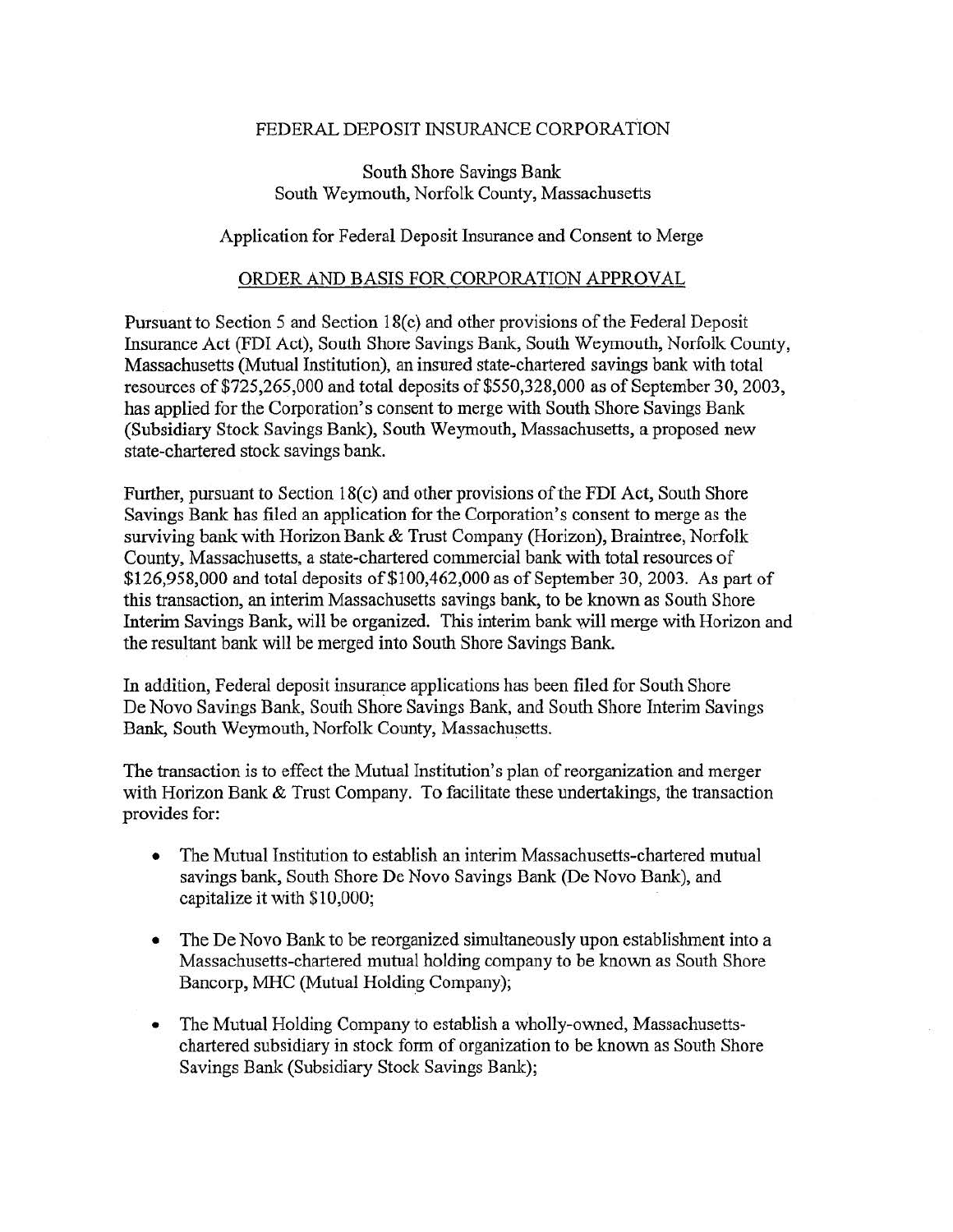- The Mutual Institution to merge with and into the Subsidiary Stock Savings Bank as the resulting entity (Resultant Bank);
- The Mutual Holding Company to organize a Delaware stock corporation to be named South Shore Bancorp, Inc. (Stock Holding Company) as a separate wholly-owned subsidiary;
- The Mutual Holding Company to contribute all of the shares of common stock of the Resultant Bank to the Stock Holding Company;
- The Resultant Bank to organize South Shore Interim Savings Bank (Interim Bank), an interim stock savings bank subsidiary;
- The Interim Bank to merge with and into Horizon, with Horizon as the surviving entity; and
- Horizon to merge with and into the Resultant Bank, in an affiliate merger, with the Resultant Bank as the surviving entity.
- Upon consummation, the Mutual Holding Company will own 100% of the issued and outstanding voting stock of the Stock Holding Company, which in tum will own 100% of the issued and outstanding stock of the Resultant Bank.

At the conclusion of the reorganization, the deposits of the Resultant Bank will continue to be insured under the Bank Insurance Fund. Applications for the establishment of the Mutual Holding Company and the Stock Holding Company have been approved by the Federal Reserve Bank of Boston. Following the consummation of the merger, the Resultant Bank will operate the same business, at the same locations now being served by the Mutual Institution and by Horizon. The proposed transaction will not significantly alter the competitive structure of banking in the market served by the Mutual Institution. The Resultant Bank's principal office will continue to be located at 1530 Main Street, South Weymouth, Massachusetts.

Notice of the proposed transactions, in a form approved by the FDIC, have been published pursuant to the Fbi Act. A review of available information, including the Community Reinvestment Act (CRA) Statement of the proponent, disclosed no inconsistencies with the purposes of the CRA. Resultant Bank is expected to continue to meet the credit needs of its entire community, consistent with the safe and sound operation of the institution.

In connection with the merger applications, the FDIC has taken into consideration the financial and managerial resources and future prospects of the proponent banks and the Resultant Bank and the convenience and needs of the community to be served. In connection with the applications for deposit insurance, the FDIC has taken into consideration financial history and condition; adequacy of the capital structure; future earnings prospects; general character and fitness of management; risk to the insurance fund; convenience and needs of the community; and consistency of corporate powers.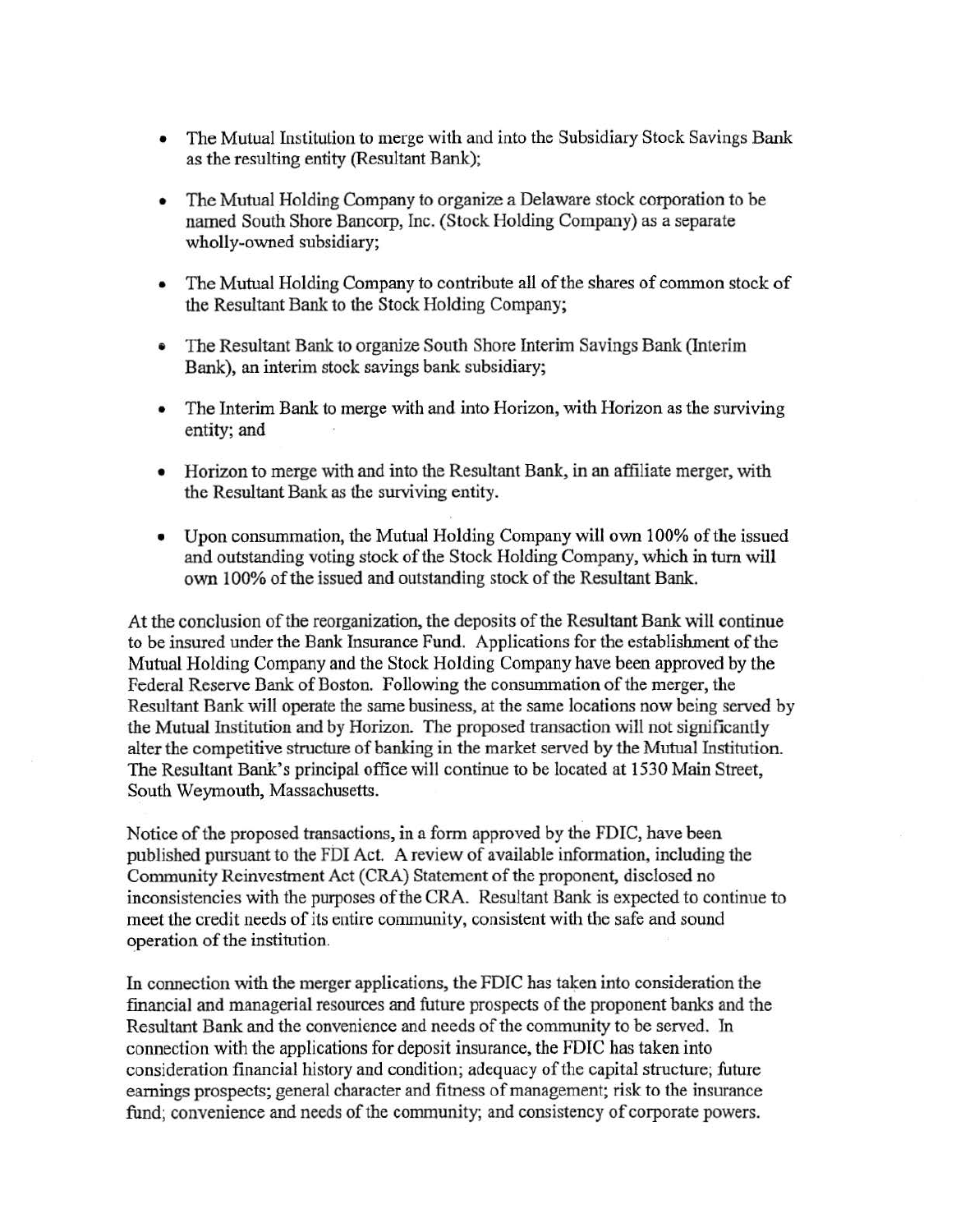Having found favorably on all statutory factors and having considered other relevant information, including reports on competitive factors furnished by the Comptroller of the Currency, the Director of the Office of Thrift Supervision, the Federal Reserve Bank of Boston, and the Attorney General of the United States, it is the FDIC's judgment that the applications should be and hereby are approved, subject to the following conditions:

- 1. That except for the proposed transfer of stock to the Stock Holding Company, no shares of the stock of Subsidiary Stock Savings Bank shall be sold, transferred or otherwise disposed of, to any person or entity (including any Employee Stock Ownership Plan) unless prior notice is provided to and non-objection is received from the FDIC;
- 2. That, prior to a sale, transfer or other disposition of any shares of the Stock Holding Company by the Mutual Holding Company to any person or entity (including any Employee Stock Ownership Plan), or a conversion of the Mutual Holding Company to stock form, the Resultant Bank will provide written notification to the FDIC and provide the FDIC with copies of all documents filed with the state and federal banking and/or securities regulators in connection with any such sale, transfer, disposition or conversion;
- 3. That should any shares of the stock of the Resultant Bank or the Stock Holding Company be issued to persons or entities other than the Mutual Holding Company, any dividends waived by the Mutual Holding Company must be retained by the Stock Holding Company or the Resultant Bank and segregated, earmarked, or otherwise identified on the books and records of the Stock Holding Company or the Resultant Bank: such amounts must be taken into account in any valuation of the institution and factored into the calculation used in establishing a fair and reasonable basis for exchanging shares in any subsequent conversion of the Mutual Holding Company to stock form; such amounts shall not be available for payment to, or the value thereof transferred to, minority shareholders, by any means, including through dividend payments or at liquidation;
- 4. That, any change in proposed management, including the board of directors, will render this approval null and void unless such proposal is approved by the FDIC prior to the consummation of the proposed transaction;
- 5. That the proposed transaction may not be consummated unless and until the Resultant Bank has the authority to conduct banking business, and that its establishment and operation as a stock savings bank have been fully approved by appropriate Commonwealth of Massachusetts officials;
- 6. That the transaction shall not be consurrunated within less than fifteen days after the date of this Order, or later than six months after the date of this Order, unless such period is extended for good cause by the FDIC; and